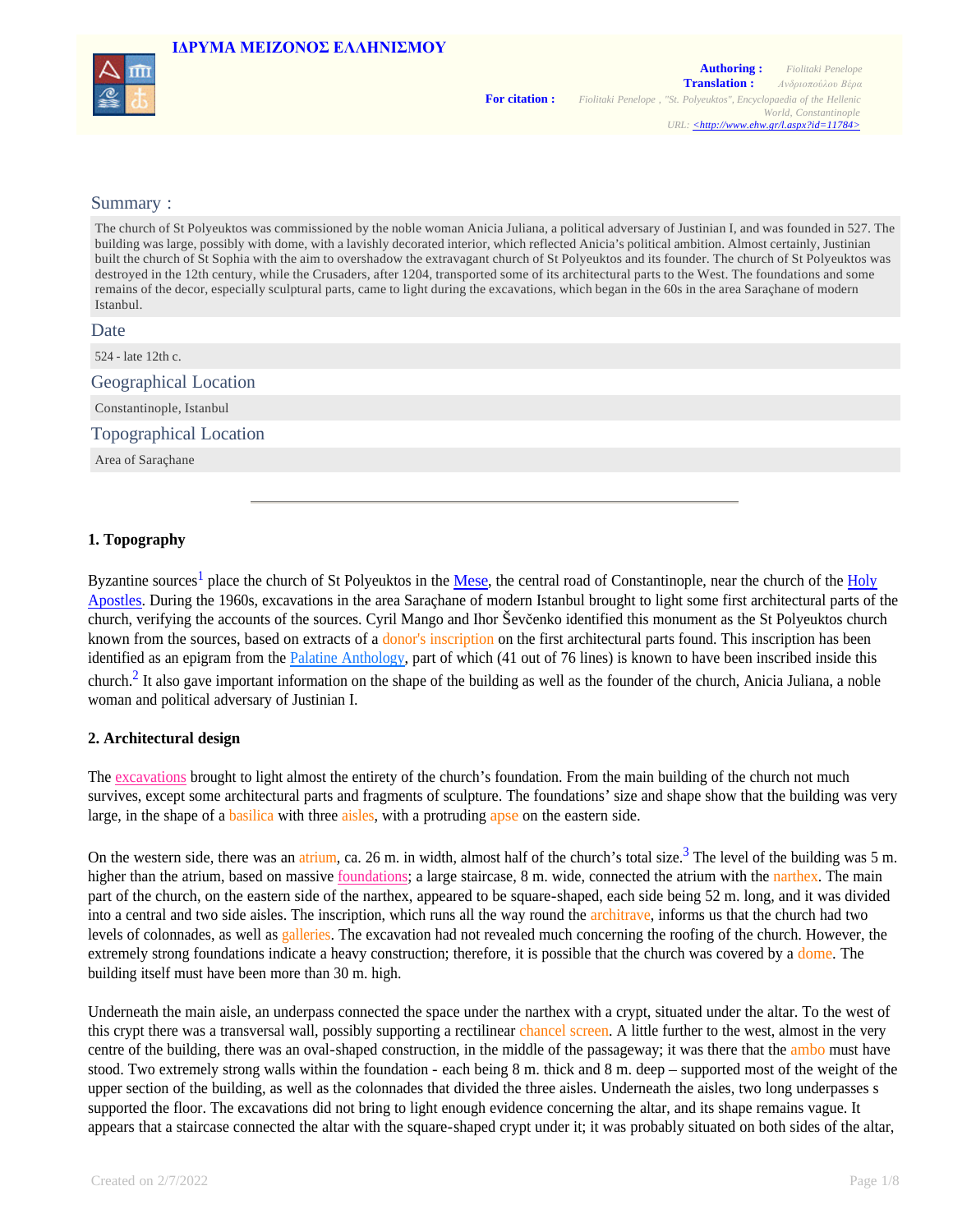

much like the two rooms at the north and south sides, where the stairs to the galleries were situated. North of the atrium, foundations found there indicate that this space could have belonged to the Baptistery of the church (see ground plan).<sup>4</sup>

We can only speculate on issues concerning the elevation of the church and the interior arrangement. The few architectural parts – their small number was probably due to the plunder of the monument after it was abandoned – and the fragmented decorations that have been brought to light offer some clues for a reconstruction of what the building could have looked like initially. Surviving parts of the architrave bear fragmented parts of the inscription (fig. 16), that must have ran all around it; we can therefore place them somewhat in order.

R.M. Harrison, the main excavator of the church, studied the architrave and came to the conclusion that the central square space of the nave, on either side of the altar, must have been surrounded by two sets of exedrae in the northern and southern side; the alcoves above the platforms were connected by a low arch. Four built-in heavy pillars, situated in the four corners of the square, probably defined its shape. Such an organisation of the interior of the church further strengthens the position that a dome covered the building. The western part of the nave, which would have been surrounded by two platforms in the north and south side, was probably covered by a large arch.<sup>5</sup>

Consequently, the church of St Polyeuktos must have presented many similarities to the church of Hagia Eirene, built by Justinian at a later date; in addition, the presence of the dome and the way the different alcoves were created in order to support this dome, presented the first example of the architectural type that would be perfected in Justinian's Hagia Sophia. However, not all scholars accept Harrison's reconstruction; many have doubted the existence of a dome, since excavations have not unearthed remains from the dome or the four pillars that supposedly supported it.<sup>6</sup>

# **3. Interior decoration**

The excavators of the monument were greatly surprised when they discovered fragments of decoration; they appeared to have great variety but also good quality, surpassing in that respect any other church in early Byzantine Constantinople.<sup>7</sup> The inside walls of the building were reveted with polychrome marble, brought in from all around the Mediterranean. Inlaid material used in the lavish decorations also included ivory, amethyst, gold fragments and coloured glass. Many mosaic fragments suggest that the vaults of the building were covered in mosaic; a mosaic fragment from the altar probably is part of the face of a person and it constitutes a unique find for Constantinople before the period of Iconoclasm.

The architectural sculpture pieces, made in their majority of Proconnesian marble, are the most impressive find. The capitals of columns and of piers, the entablature and parts of the architrave that bears the inscription are decorated with a variety of floral, animal and geometrical ornaments, originating from different cultures - Greco-roman, Persian, Arabic; they appear to have been executed by the best craftsmen. Also extraordinary is the fact that the vertical parts of the elevation, i.e. the columns and piers, also had carved decorations. St Polyeuktos' sculptural decorations are quite innovative compared to the tradition of Late Antiquity; it appears to have influenced later monuments, such as St Vitale in Ravenna and the Euphrasian basilica in Parenzo. Finally, of great significance are ten relif plaques, depicting Christ, the Virgin Mary and the Apostles; due to their theme they are also a unique find in Constantinople for the period before the **Iconoclasm**.<sup>8</sup>

# **4. Masonry**

The foundation walls are constructed with a series of squared, well-smoothed stones, alternated with a series of bricks. The same masonry must have been used for the church's walls, while at the upper section of the walls, at the beginning of the vaults, there was a narrow row of marble slabs with rounded corners. Only one pillar (fig. 8) survives from the elevation, constructed with approximately forty brick rows.

# **5. History of the monument**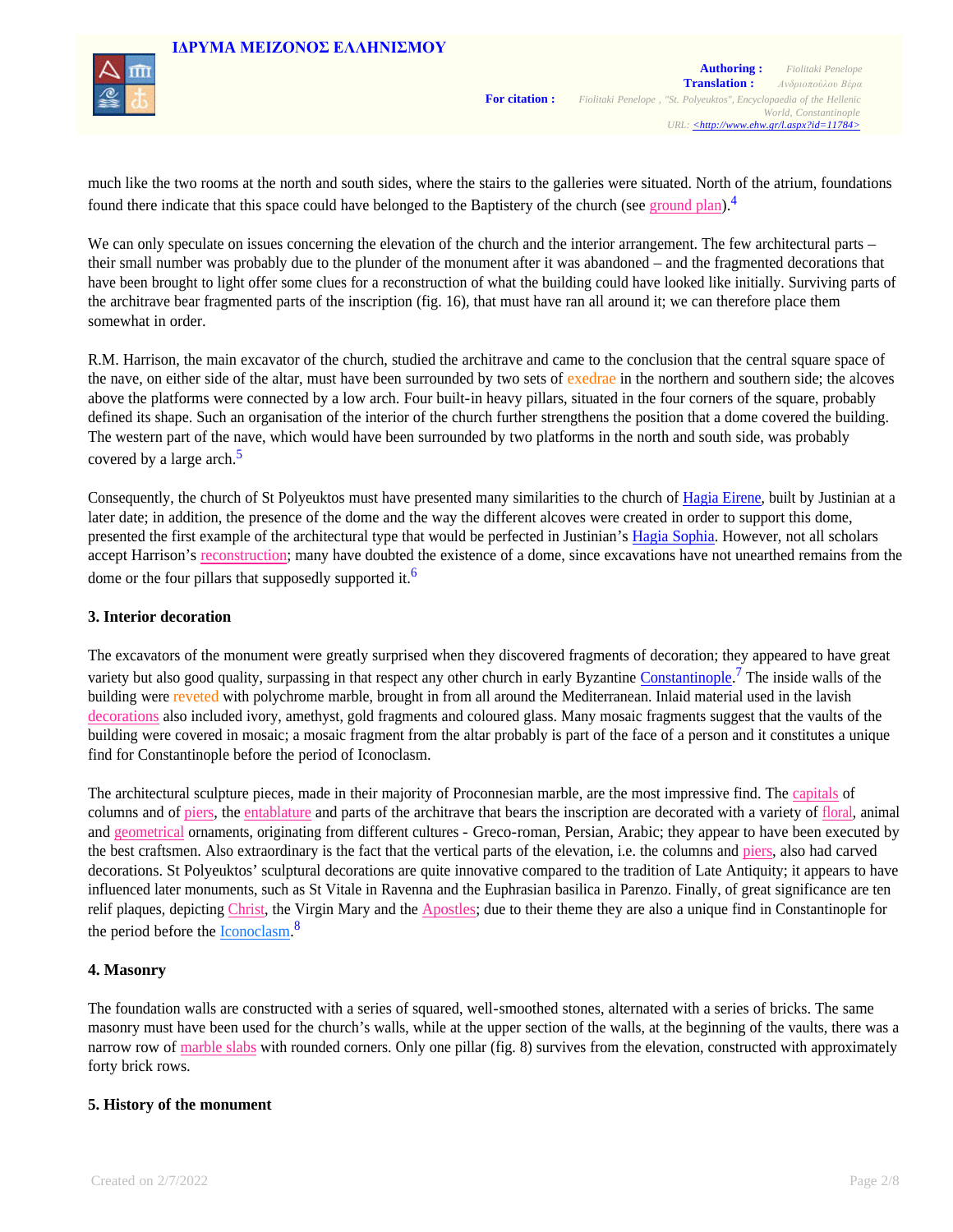



Anicia Juliana (fig. 22) was a member of the Constantinopolitan aristocracy, with links to the imperial throne from both her parents' sides.<sup>9</sup> She built an elaborate church attached to her own palace, in order to promote her royal background but also to express her own aspirations to the throne. The inscription and other written sources provide information that dates the monument during the period 524-527 A.D.; that is also the year of Justinian I's rise to the throne. Numismatic evidence and inscriptions on tiles used in the building confirm those dates. $\frac{10}{2}$ 

Despite Anicia Juliana's imperial descent, neither her husband Flavius Areobindus Dagalaifus, a German general, nor her son became emperors. Instead, the throne passed to an uneducated military man, Justin I; he was succeeded by his nephew Justinian I. The inscription in the interior of the church clearly illustrates the contempt Anicia felt towards her political adversaries, as well as her own noble background and ambition. By building St Polyeuktos, reads the inscription, Anicia attempted to surpass Solomon, the symbolic biblical king and the temple he erected. Archaeology has shown that this declaration was not without meaning; St Polyeuktos copied the dimensions as well as the decoration of the temple of Solomon, as they are mentioned in the Bible.<sup>11</sup>

Despite its elaborate construction, not much is known of St Polyeuktos in later years. The church was certainly still in use in the 10th century, as it was one of the landmarks visited by the emperor during his Easter procession.<sup>12</sup> Much of its valuable materials have been stolen, while pieces of architectural material have been used in the construction of other Constantinopolitan churches, such as the Pantokrator monastery.<sup>13</sup> The Crusaders, during the sack of Constantinople in 1204, stole some of these valuable pieces, transporting them as far as Venice, Barcelona and Vienna. After the Fall of 1453, houses and a mosque were built in the now completely flattened space of St Polyeuktos' church. This occupation of the location lasted until 1940, where the mosque was demolished. In 1960, during construction works in the area, some parts of the architecture of St Polyeuktos were unearthed.

Following that chance discovery, the Archaeological Museum of Constantinople led by Dr. Nezih Firatli and the Dumbarton Oaks Institute led by Professor R.M. Harrison conducted a systematic archaeological excavation. During six periods of research, the excavation expanded to the entirety of the grounds that the monument covered; it is one of the most significant excavations in Constantinople, both due to the wealth and variety of the findings, and the architectural type of the church discovered.

# **6. Evaluation**

We cannot fully appreciate the significance of St Polyeuktos' church for Constantinopolitan architecture of the 6th century; the upper parts, which would be able to show whether or not domed edifices existed before Justinian's known buildings, do not survive. The surviving sculptural parts offer information on the different techniques and trends of the period in the capital, while we can detect their influence on later monuments. Most importantly, the architectural remains from St Polyeuktos help complete - to a certain degree and despite the many gaps – our knowledge on Constantinopolitan monuments, none of which have survived during the period from the construction of the Stoudios monastery in the mid 5th century until the buildings of Justinian.

2. Mango, C. –Ševčenko, I., "Remains of the church of St. Polyeuktos at Constantinople", *Dumbarton Oaks Papers* 15 (1961), pp. 243-244.

<sup>1.</sup> *Constantini Porphyrogeniti Imperatoris De cerimoniis aulae byzantinae* Ι, Reiske, J. (ed.) (Bonn 1829), pp. 75-76.

<sup>3.</sup> The description is based on the reconstruction suggested by Harrison, R.M. "The Church of St. Polyeuktos", in Harrison, R.M. (ed.), *Excavations at Saraçhane in Istanbul, I: The excavations, structures, architectural decoration, small finds, coins, bones and molluscs* (Princeton 1985), pp. 406- 11. See also Harrison, R.M., *A temple for Byzantium. The discovery and excavation of Anicia Juliana's palace-church in Istanbul* (London 1989), pp. 43-74,127-134.

<sup>4.</sup> Harrison, R.M., *A temple for Byzantium. The discovery and excavation of Anicia Juliana's palace-church in Istanbul* (London 1989), p. 64. Another opinion is that they could belong to the palace of Anicia Juliana: Mathews, T.F, *The early churches of Constantinople: Architecture and Liturgy* (University Park, 1977), p. 52.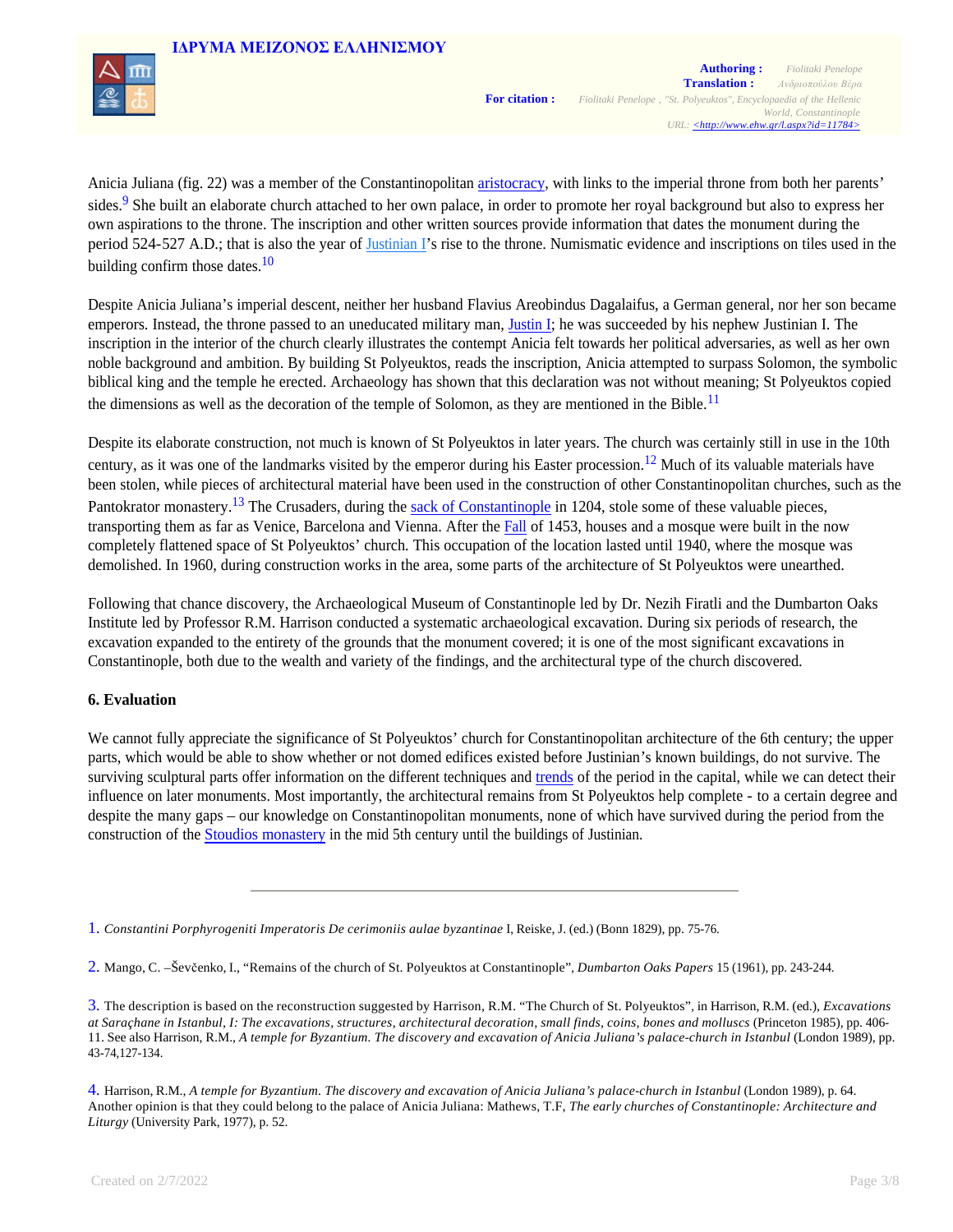



5. Harrison, R.M., "The Church of St. Polyeuktos", in Harrison, R.M. (ed.), *Excavations at Saraçhane in Istanbul, I: The excavations, structures, architectural decoration, small finds, coins, bones and molluscs* (Princeton 1985), pp. 407-8.

6. See Buchwald, Η., "St. Sophia. Turning point in the development of Byzantine Architecture?", in Hoffman, V. (ed.), *Die Hagia Sophia in Istanbul* (Bern 1997), σελ. 43 but also Harrison, R.M., "The Church of St. Polyeuktos", στο Harrison, R.M. (ed.), *Excavations at Saraçhane in Isatnbul, I: The excavations, structures, architectural decoration, small finds, coins, bones and molluscs* (Princeton 1985), pp. 406, 408-9.

7. For the decoration of the monument see Harrison, R.M., *A temple for Byzantium. The discovery and excavation of Anicia Juliana's palace-church in Istanbul* (London 1989), pp. 77-124.

8. Harrison, R.M., "The Church of St. Polyeuktos", in *Harrison, R.M. (επιμ.), Excavations at Saraçhane in Istanbul, I: The excavations, structures, architectural decoration, small finds, coins, bones and molluscs* (Princeton 1985), pp. 414-8.

9. For Anicia Juliana see Capizzi, C., "Anicia Giuliana (462 ca-530 ca): Ricerche sulla sua famiglia e la sua vita", *Rivista di Studi Bizantini e Neoellenici* 5, XV (1968), σελ. 191-226; Martindale, J.R., *The prosopography of the Later Roman Empire*, II (Cambridge 1980), pp. 635-636, 1309.

10. Harrison, R.M., *A temple for Byzantium. The discovery and excavation of Anicia Juliana's palace-church in Istanbul* (London 1989), p. 71.

11. Harrison, R.M., "The Church of St. Polyeuktos", στο Harrison, R.M. (ed.), *Excavations at Saraçhane in Istanbul, I: The excavations, structures, architectural decoration, small finds, coins, bones and molluscs* (Princeton 1985), pp. 410-11. See also Alchermes, J.D., "Art and Architecture in the Age of Justinian", in Maas, Μ., (ed.) *The Cambridge Companion to the Age of Justinian* (New York 2005), pp. 364-5.

12. *Constantini Porphyrogeniti Imperatoris De cerimoniis aulae byzantinae* Ι, Reiske, J. (ed.) (Bonn 1829), σελ. 50.

13. R. Ousterhout et al., «Study and restoration of the Zeyrek Camii in Istanbul: first report, 1997-98», *Dumbarton Oaks Papers* 54 (2000), pp. 265-70.

| $B10110$ graph $\gamma$ : |                                                                                                                                                                                                                 |
|---------------------------|-----------------------------------------------------------------------------------------------------------------------------------------------------------------------------------------------------------------|
| a                         | <b>Janin R.,</b> La géographie ecclésiastique de l'empire byzantin, I. Le Siège de Constantinople et le Patriarcat<br>Oecuménique 3: Les églises et les monastères, 2, Paris 1969                               |
| Q                         | The Prosopography of Later Roman Empire 2 (AD 395-527), Cambridge – London – New York – New<br>Rochelle – Melbourne – Sydney 1980                                                                               |
| Q                         | Κωνσταντίνος Πορφυρογέννητος, Περί βασιλείου τάξεως, Reiske, J. (ed.), Constantini Porphyrogeniti<br>imperatoris de cerimoniis aulae Byzantinae libri duo, 1, Corpus Scriptorum Historiae Byzantinae, Bonn 1829 |
| a                         | <b>Mathews T.F.</b> , The Byzantine Churches of Istanbul. A Photographic Survey, University Park – London<br>1976                                                                                               |
| Q                         | Müller-Wiener W., Bildlexikon zur Topographie Istanbuls, Byzantion - Konstantinupolis - Istanbul bis<br>zum Beginn d. 17. Jhs., Tübingen 1977                                                                   |
| Q                         | <b>Harrison, R.M. (ed.)</b> , <i>Excavations at Sarachane in Istanbul 1: The excavations, structures, architectural</i><br>decoration, small finds, coins, bones and molluscs, Princeton 1986                   |
| Q                         | Hayes, J.W (ed.), <i>Excavations at Sarachane in Istanbul 2. The pottery</i> , Princeton 1992                                                                                                                   |
| Q                         | Janin R., La géographie ecclésiastique de l'Empire byzantin 3. Les églises et les monastères, Paris 1953                                                                                                        |

 $Rihli<sub>coranh</sub>$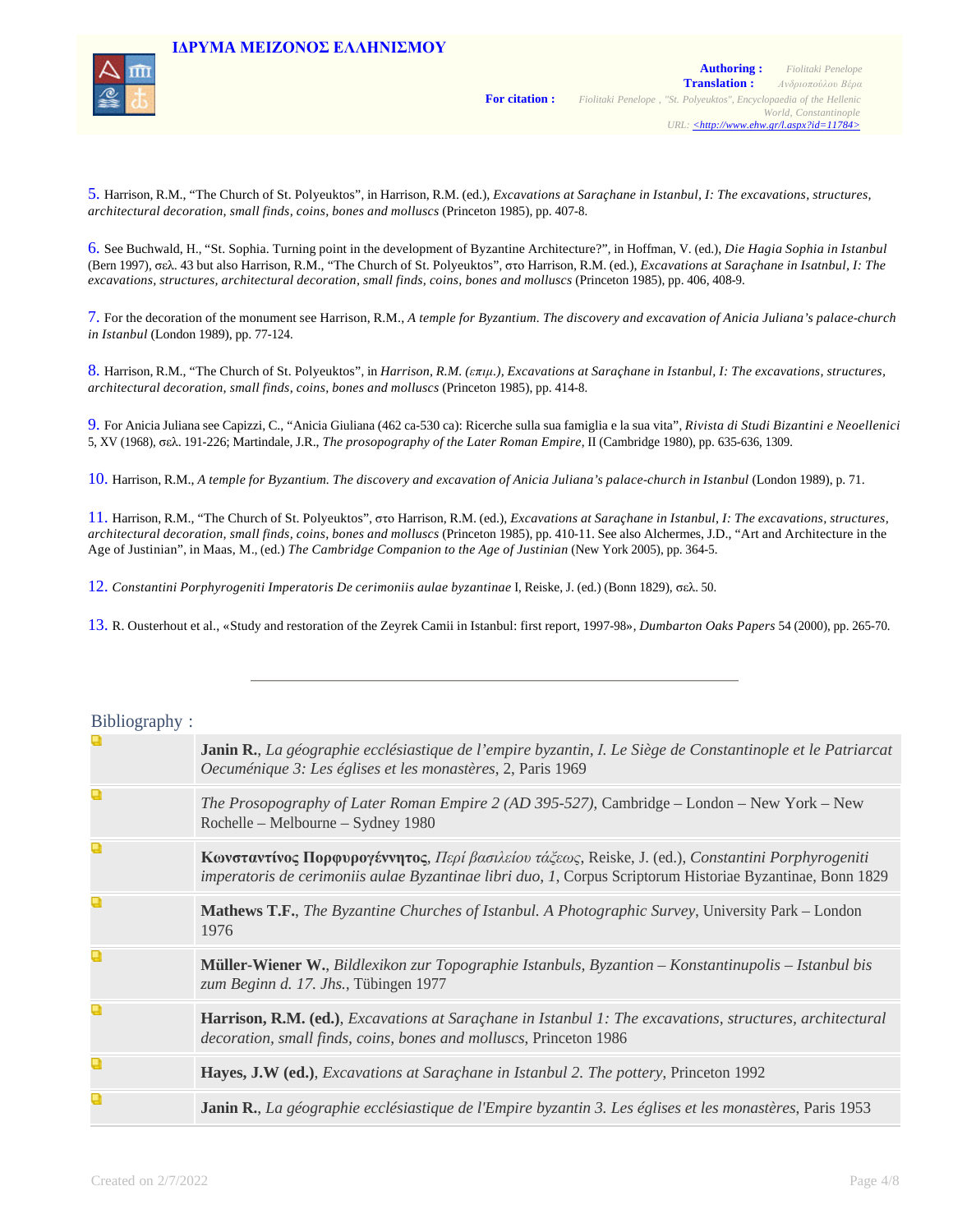# **IΔΡΥΜA ΜΕΙΖΟΝΟΣ ΕΛΛΗΝΙΣΜΟΥ**



| ч | Mathews T.F., The Early Churches of Constantinople. Architecture and Liturgy, University Park,<br>Pennsylvania - London 1971                                                                                                                                                 |
|---|------------------------------------------------------------------------------------------------------------------------------------------------------------------------------------------------------------------------------------------------------------------------------|
| Q | Ελληνική Ανθολογία, Beckby, H. (ed.), Anthologia Graeca, 1-4, München 1965-1968                                                                                                                                                                                              |
| Q | Mellink M.J., "Archaeology in Asia Minor: Istanbul- Saraçhane", American Journal of Archaeology, 69,<br>1965, 149                                                                                                                                                            |
| Q | Mellink M.J., "Archaeology in Asia Minor: Istanbul- Saraçhane", American Journal of Archaeology, 70,<br>1966, 159                                                                                                                                                            |
| Q | Mellink M.J., "Archaeology in Asia Minor: Istanbul- Saraçhane", American Journal of Archaeology, 71,<br>1967, 173-174                                                                                                                                                        |
| Q | Capizzi C., "Anicia Giuliana (462 ca- 530 ca): Ricerche sulla sua famiglia e la sua vita", Rivista di Studi Bizantini<br>e Neoellenici, 15, 1968, 191-226                                                                                                                    |
| Q | Harrison R.M., A Temple for Byzantium. The Discovery and Excavation of Anicia Juliana's Palace-<br>Church in Istanbul, London 1989                                                                                                                                           |
| Q | Mango C., Ševčenko I., "Remains of the church of St. Polyeuktos at Constantinople", Dumbarton Oaks<br>Papers, 15, 1961, 243-247                                                                                                                                              |
| Q | Firatli N., Harrison R.M., "Excavations at Saraçhane in Istanbul", <i>Dumbarton Oaks Papers</i> , 19, 1965, 230-<br>236                                                                                                                                                      |
| Q | Firatli N., Harrison R.M., "Excavations at Saraçhane in Istanbul", <i>Dumbarton Oaks Papers</i> , 20, 1966, 222-<br>238                                                                                                                                                      |
| Q | Firatli N., Harrison R.M., "Excavations at Saraçhane in Istanbul: Fifth Preliminary Report, with a Contribution<br>on A Seventh-Century Pottery Group", Dumbarton Oaks Papers, 22, 1968, 195-216                                                                             |
| Q | Firatli N., Harrison R.M., "Excavations at Saraçhane in Istanbul", <i>Dumbarton Oaks Papers</i> , 21, 1967, 273-<br>278                                                                                                                                                      |
| Q | Harrison R.M., "Anicia Juliana's church of St. Polyeuktos", Jahrbuch der Österreichischen Byzantinistik, 32,<br>1982, 435-442                                                                                                                                                |
| Q | Harrison R.M., "The church of St. Polyeuktos in Constantinople", Akten des VII Internationalen Kongresses<br>für Christliche Archäologie 1, Città del Vaticano - Berlin 1969, Studi di antichità cristiana 27, 543-549                                                       |
| Q | Harrison R.M., "The Church of St. Polyeuktos in Istanbul and the Temple of Solomon", O. Pritsak (ed.),<br>Okeanos. Studies presented to Ihor Ševčenko on His Sixtieth Birthday by His Colleagues and Students,<br>Cambridge Mass. 1932, Harvard Ukrainian Studies 7, 276-279 |
| Q | Shahid I., "The Church of Hagios Polyeuktos in Constantinople. Some new observations.", Graeco-Arabica, 9-<br>10, 2004, 343-355                                                                                                                                              |

# Webliography :

Q Church of St. Polyeuktos, View of the site http://www.learn.columbia.edu/ha/html/byzantine\_turkey\_poly.htm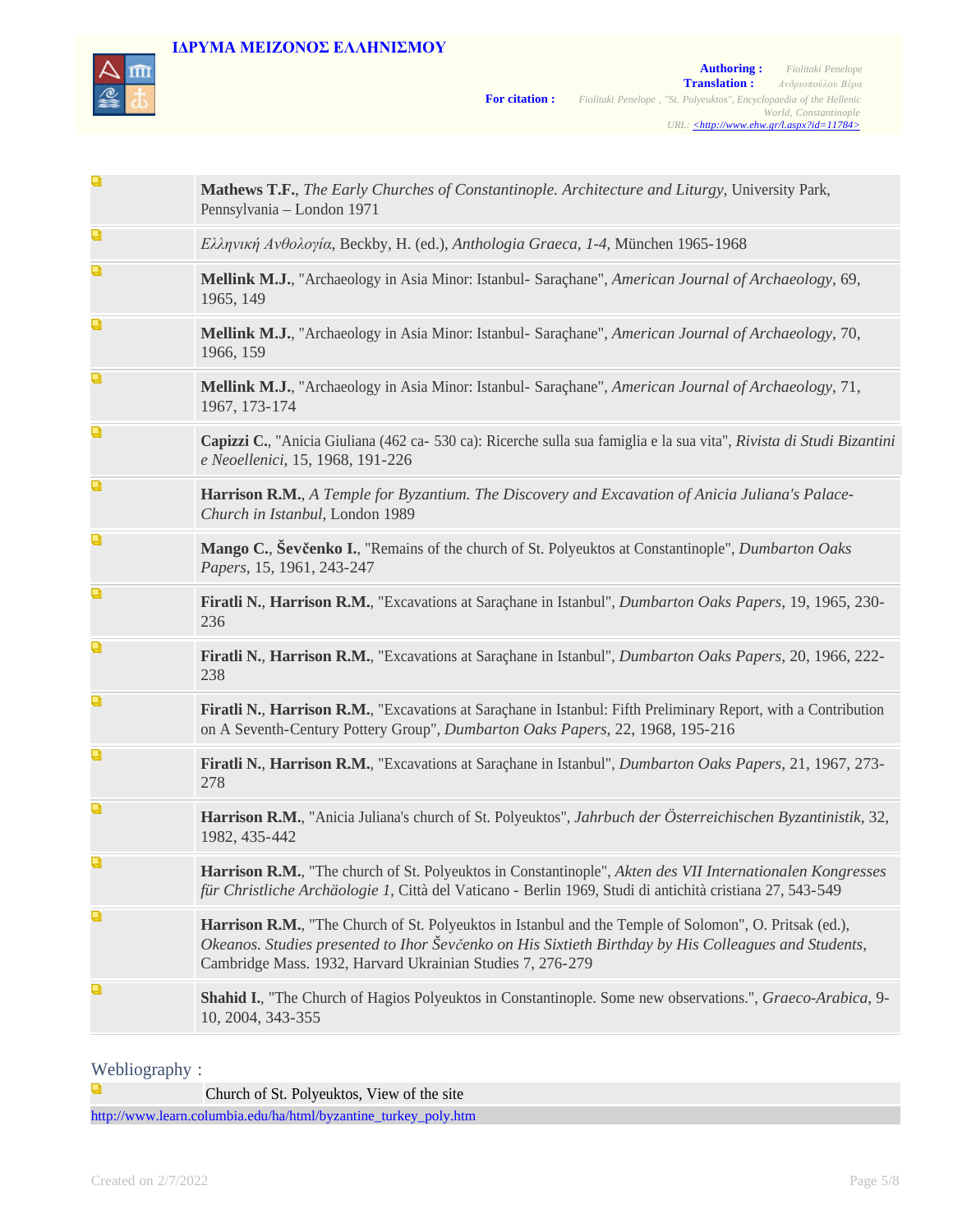# **IΔΡΥΜA ΜΕΙΖΟΝΟΣ ΕΛΛΗΝΙΣΜΟΥ**

Hag. Polyeuktos



| http://www.nyu.edu/gsas/dept/fineart/html/Byzantine/index.htm?http&&&www.nyu.edu/gsas/dept/fineart/html/Byzantine/26.htm                   |  |  |
|--------------------------------------------------------------------------------------------------------------------------------------------|--|--|
| The Buildings of Procopius — Book I.2-5                                                                                                    |  |  |
| http://penelope.uchicago.edu/Thayer/E/Roman/Texts/Procopius/Buildings/1B*.html                                                             |  |  |
|                                                                                                                                            |  |  |
| Glossary:                                                                                                                                  |  |  |
| aisle                                                                                                                                      |  |  |
| The part of the naos of a church set off by the internal rows of piers or columns, namely by the structures supporting the roof.           |  |  |
| ambo                                                                                                                                       |  |  |
| The elevated pulpit used for preaching in the church nave.                                                                                 |  |  |
| apse                                                                                                                                       |  |  |
| An arched srtucture or a semi-circular end of a wall. In byzantine architecture it means the semicircular, usually barrel-vaulted,         |  |  |
| niche at the east end of a basilica. The side aisles of a basilica may also end in an apse, but it is always in the central apse where the |  |  |
| altar is placed. It was separated from the main church by a barrier, the templon, or the iconostasis. Its ground plan on the external      |  |  |

side could be semicircular, rectangular or polygonal.

#### a architrave or epistyle

The lowest part of an entablature resting on the columns capitals and supporting the frieze.

Q atrium

1. Antiquity: The large, open space within a building, which is envelopped by colonnades.

2. Βyzantium: The forecourt of a church in early Christian, Byzantine, and medieval arcitecture. It was usually surrounded by four porticoes (quadriporticus).

#### basilica

In ancient Roman architecture a large oblong type building used as hall of justice and public meeting place. The roman basilica served as a model for early Christian churches.

#### chancel screen of presbytery

A short barrier between the bema and the nave. It had originally the form of a parapet that was later made of stone or of marble. It is generally an element of early Christian religious architecture, and it appears on ground plans either as a linear structure or forming a Π. It consists of small columns or pillars in the interspace of which slabs are inserted. Crosses and floral patterns are usually used for the relief decoration of the screen.

#### u dedicatory inscription

Inscription referring to a donation towards a church or an establishment. It sometimes includes the name of the donor, the type of subsidy (construction, restoration, wall paintings and donation), the time the subsidy was granted and other information as well.

Q dome

A characteristic element of Byzantine architecture. The dome is a hemispherical vault on a circular wall (drum) usually pierced by windows. The domed church emerges in the Early Byzantine years and its various types gradually prevail, while they are expanded in the Balkans and in Russia.

#### Q exedra, the

1. Large semicircular niche-like structure with stone seats ranged around the walls, often outdoors or with a hemidome over. An exedra may also be expressed by a curved break in a colonnade, perhaps with a semi‑circular seat.

2. The rectangular hall of the palaestra, open to the courtyard with columns at the front. The exedrae in gymnasium and palaestra could have served many functions. Usually a hall of such type was the Ephebeum.

#### Q gallery

The upper level of a house where the women resided. In ecclesiastical architecture it is the corridor above the aisles and narthex of a church, from where women attended the Liturgy. Originally (in the Byzantine period) the gallery, having a special entrance, was used exclusively by the emperor and the members of the royal family.

marble revetment

### Τhe facing of a wall with slabs of marble

### narthex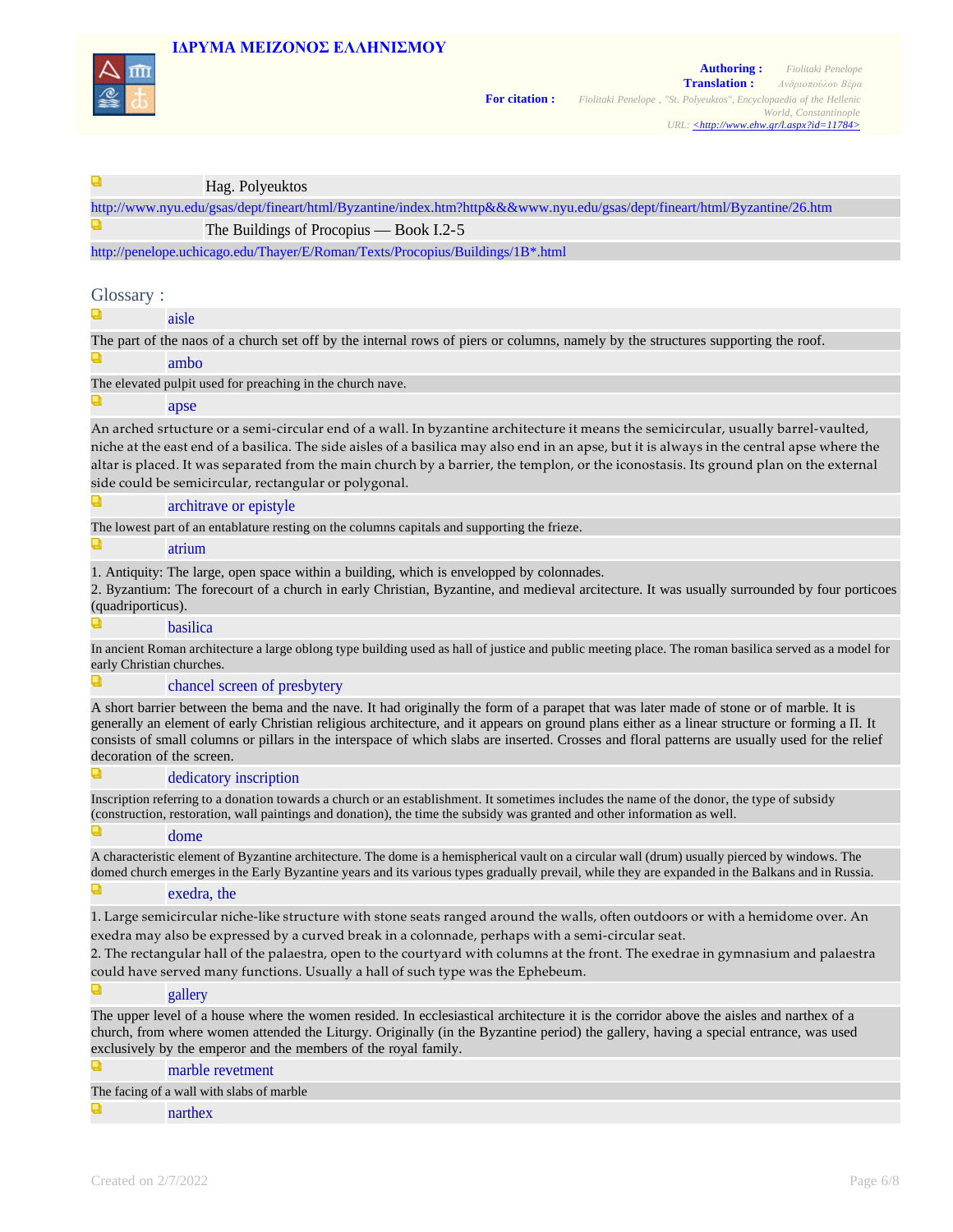# **IΔΡΥΜA ΜΕΙΖΟΝΟΣ ΕΛΛΗΝΙΣΜΟΥ**



A portico or a rectangular entrance-hall, parallel with the west end of an early Christian basilica or church.

# Sources

Beckby, H. (ed.), *Anthologia Graeca* Ι (Munich 1965), 10, vers. 1‑76.

Wirth, G. (post Haury, J.) (ed.), *Procopii Caesariensis opera omnia* 4 (Leipzig 1964), 2.13.

Gregory of Tours, "De gloria martyrum", *Patrologia Latina* 71, col. 793‑795.

Reiske, J. (ed.), *Constantini Porphyrogeniti Imperatoris De cerimoniis aulae byzantinae* 1 (Corpus Scriptorum Historiae Byzantinae, Bonn 1829), pp. 50, 75‑76.

Pseudo‑Codinos, *Patria Constantinopoleos*, Preger, T. (ed.), *Scriptores originum Constantinopolitanarum* 2 (Leipzig 1907; repr. 1975), p. 237.

# Quotations

**Excerpt from the donor's inscription of St. Polyeuktos included in** *Anthologia Palatina*

Εἰς τὸν ναὸν τοῦ ἁγίου μάρτυρος Πολυεύκτου

Εὐδοκίη μὲν ἄνασσα, Θεὸν σπεύδουσα γεραίρειν,.......... (1) πρώτη νηὸν ἔτευξε θεοφραδέος Πολυεύκτου∙ ἀλλ' οὐ τοῖον ἔτευξε καὶ οὐ τόσον∙ οὔ τινι φειδοῖ, οὐ κτεάτων χατέουσα (τίνος βασίλεια χατίζει;) ἀλλ' ὡς θυμὸν ἔχουσα θεοπρόπον, ὅττι γενέθλην.......... (5) καλλείψει δεδαυῖαν ἀμείνονα κόσμον ὀπάζειν. ἔνθεν Ἰουλιανή, ζαθέων ἀμάρυγμα τοκήων, τέτρατον ἐκ κείνων βασιλήιον αἷμα λαχοῦσα, ἐλπίδας οὐκ ἔψευσεν ἀριστώδινος ἀνάσσης, ἀλλά μιν ἐκ βαιοῖο μέγαν καὶ τοῖον ἐγείρει, ...................(10) κῦδος ἀεξήσασα πολυσκήπτρων γενετήρων∙ πάντα γάρ, ὅσσα τέλεσσεν, ὑπέρτερα τεῦξε τοκήων, ὀρθὴν πίστιν ἔχουσα φιλοχρίστοιο μενοινῆς. τίς γὰρ Ἰουλιανὴν οὐκ ἔκλυεν, ὅττι καὶ αὐτοὺς εὐκαμάτοις ἔργοισιν ἑοὺς φαίδρυνε τοκῆας,...................(15) εὐσεβίης ἀλέγουσα; μόνη δ' ἱδρῶτι δικαίῳ ἄξιον οἶκον ἔτευξεν ἀειζώῳ Πολυεύκτῳ.

Beckby, H. (επιμ.), *Anthologia Graeca* Ι (Munich 1965), 10, vers. 1‑17.

#### **The imperial procession passes from St. Polyeuktos on Easter Mondey**

Ὑποστροφὴ τῶν δεσποτῶν δείλης ἀπὸ τοὺς Ἁγίους Ἀποστόλους πρὸς τὸ παλάτιον.

Δοχὴ α΄, εἰς τοὺς Λέοντας...

Δοχὴ β΄, εἰς τὸν Ἅγιον Πολύευκτον. Δέχεται ἐκεῖσε ὁ δήμαρχος τῶν Βενέτων μετὰ τοῦ δήμου τοῦ Λευκοῦ, καὶ λέγουσιν οἱ κράκται· Καλῶς ἦλθεν ἡ ἔνθεος βασιλεία.

Reiske, J. (ed.), *Constantini Porphyrogeniti Imperatoris De cerimoniis aulae byzantinae* 1 (Corpus Scriptorum Historiae Byzantinae, Bonn 1829), p. 50

### **On the location of St. Polyeuktos in Constantinople**